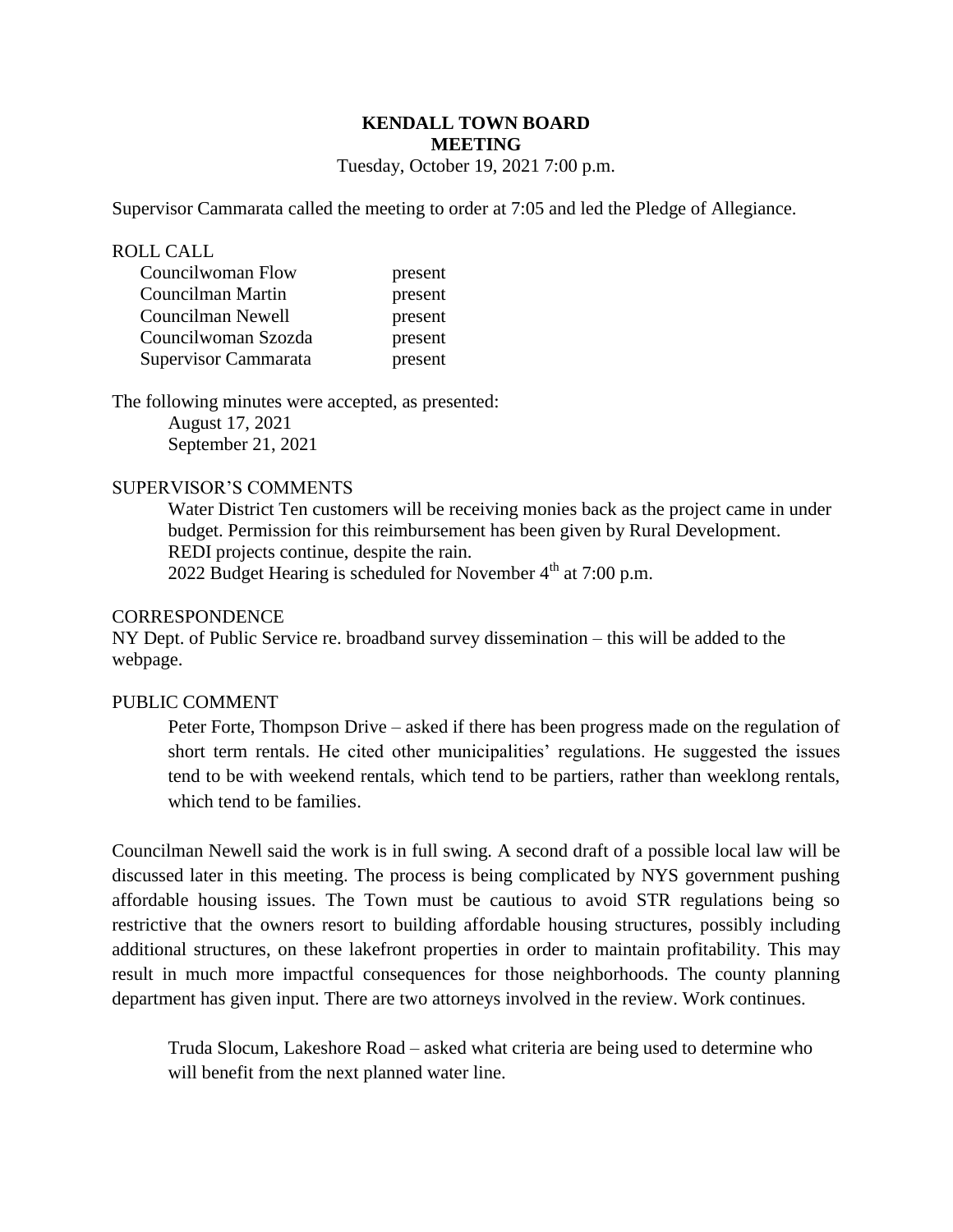Supervisor Cammarata said ideally the rest of the town would be done as one final district, but the engineer for the town, LaBella Associates, is currently looking at various options for feasibility. There needs to be interest, and affordability. Need based on quantity and quality of water is also considered. The board would like to get water for as many remaining residents who want public water. Guess on timeframe is difficult now, but even if things go smoothly, it will be months of paperwork before the physical work begins. Criteria are petitions received, need and cost feasibility. American Rescue Plan funds can be used toward this.

Liz Covall, Knapp Shores – asked if the money discussed for getting water contravenes using money for the lakefront residents to obtain sewers.

Supervisor Cammarata said, "no." The money for offsetting most of the cost of sewers is from the fund to address lakefront flooding issues, and the money to help somewhat with the water project would come from the American Rescue Plan (federal). The increase in material costs and supply issues have slowed the sewer project. There have been four million dollars in increases since the first estimates. Obviously, this is not affordable for those users, and would not be approved by the State Comptroller. Grants are being sought, and it is hopeful that material costs may decrease, and the engineers are trying to work new plans to control costs. The project is planned and approved, but is delayed by these unforeseen circumstances.

# **REPORTS OF COMMITTEES, BOARDS AND DEPARTMENT HEADS**

#### **Standing Committees**

 Public Safety/Emergency Services & Occupational Safety – Martin Buildings & Grounds – Martin Highway – Martin Energy audit results will be in next week. The gutters have been cleaned. Prevention of buildup will be researched. The water spigot will be addressed in the spring. An exterminator will be treating the building for ant and bee infestation. Community Relations – Flow The search for a new school superintendent has narrowed to three candidates. Culture & Recreation – Flow The community band will have a concert on Thursday, November  $4<sup>th</sup>$ . Information Services – Flow Election night spaghetti dinner will be drive through only this year. Recreation reports and paperwork need to be completed. MBC is holding a ham dinner this Friday. The website will be edited this week.

The new phone system is nearly in place. Old numbers will be retired soon.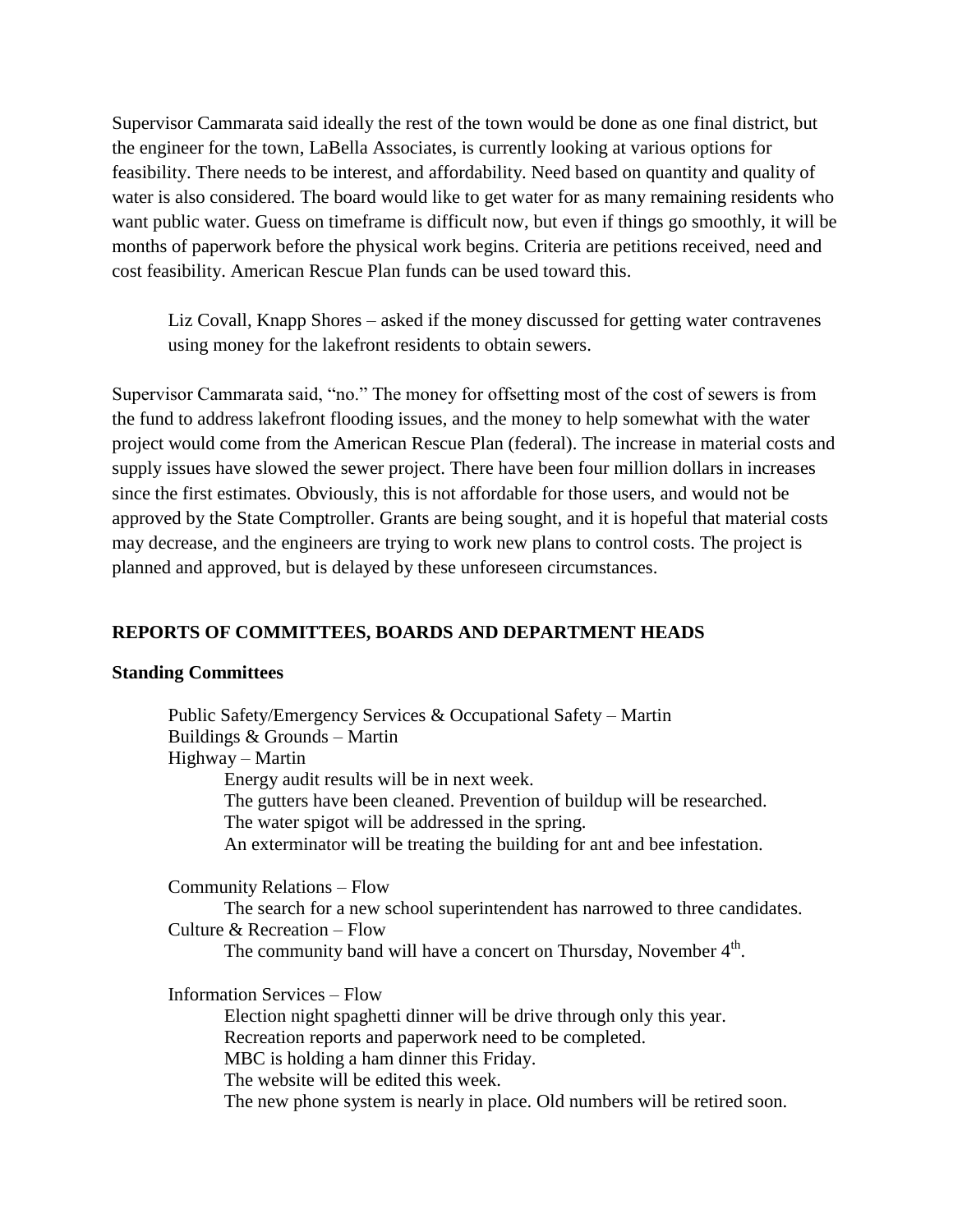Human Resources and Ethics – Szozda

Employee Benefits – Szozda

Two medical policies have been explored. The current plan is better coverage. The price will increase by 8.4 %. The deductibles have also been raised. The budget should include the tentative budget proposed amount to be realistic. Supervisor Cammarata said that will be considered.

#### Planning, Zoning & Agriculture – Newell

The planning board approved the solar farm applications for special use permits, with some stipulations. The decommissioning agreement has not been signed yet. It is waiting for planning board approval. The Special Use Permit is approved by the planning board.

Finance, Taxes & Special Districts – Cammarata Budget is nearly done. Waiting for AIM money.

#### **Boards**

Planning Board – P. Pfister, Chair Zoning Board – P. Bolton, Chair

The zoning board approved two variance applications.

#### **Department Heads**

Assessor – L. Hewitt Code Enforcement – P. Hennekey Jack Howitt wants assurance that he can continue to rent the two rental properties at Troutburg regardless of STR regulations being put into place. This will be discussed. Highway - W. Kruger Historian – K. Corcoran Recreation – M. Werth Town Clerk – A. Richardson – written report submitted Town Justice – D. Kluth – written report submitted

Supervisor – A. Cammarata – written report submitted

#### **RESOLUTIONS**

Councilman Newell made the following motion, which was seconded by Councilwoman Flow:

# **RESOLUTION 88-1021 CANCELLING NOVEMBER WORKSESSION**

Whereas the General Election is scheduled for November 2, 2021 and will be held at the Kendall Town Hall, and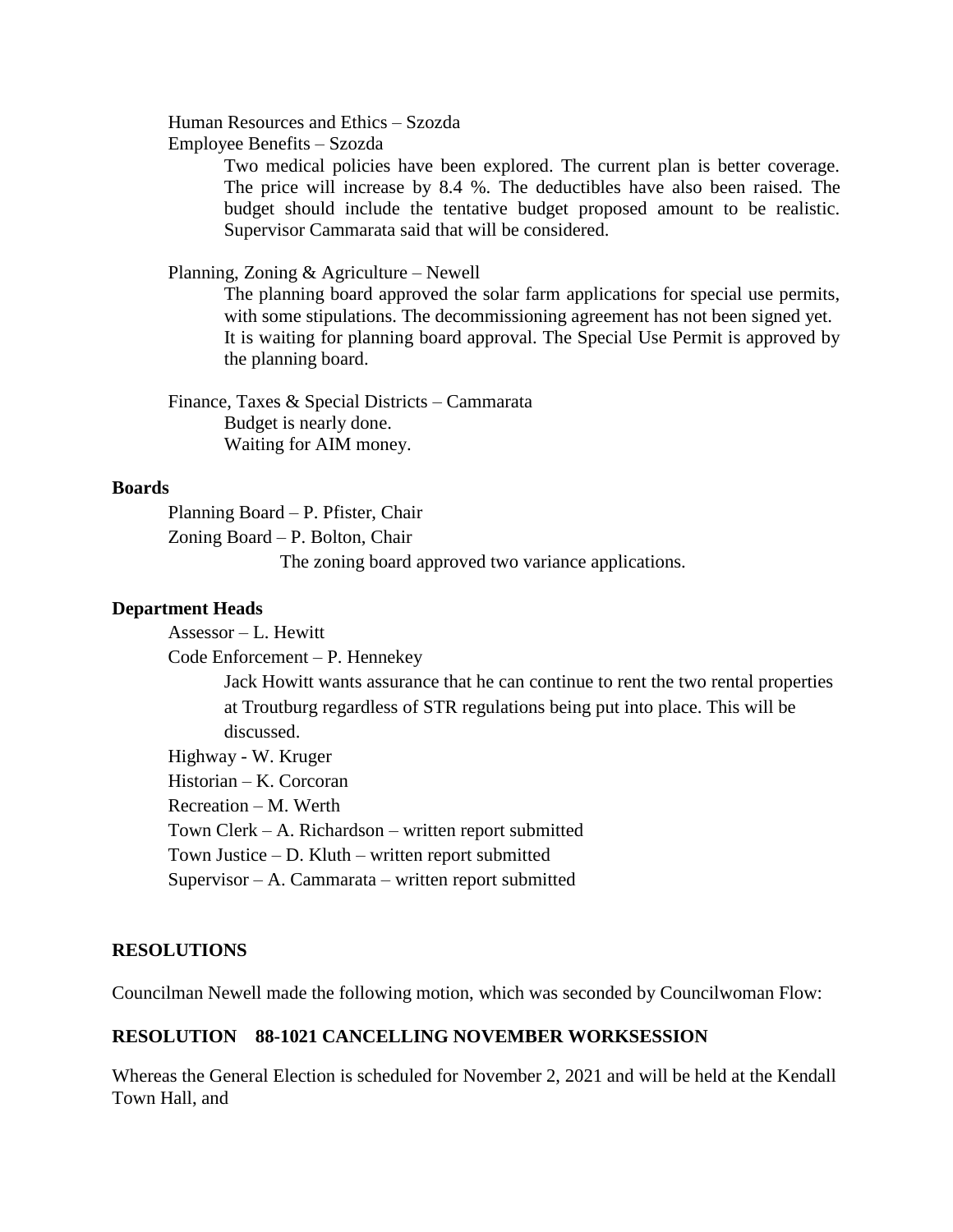Whereas that is the date on which the Kendall Town Board Work Session Meeting is scheduled, so now therefore,

Be it resolved to cancel said work session.

Further, this cancellation will be noticed in the Town's official newspaper, on its website and posted on the Town Clerk's notice board.

Supervisor Cammarata called for a vote, which resulted in all ayes, and declared the motion carried.

Councilwoman Flow made the following motion, which was seconded by Councilman Newell:

# **RESOLUTION 89-1021 SETTING THE 2022 BUDGET HEARING**

Be it resolved, that the Town Board of the Town of Kendall will meet and review a Preliminary Budget for 2022 and hold a Public Hearing thereon at the Kendall Town Hall at 7:00 p.m. on Thursday, the  $4<sup>th</sup>$  of November, 2021. Any person may be heard in favor or against any item contained therein.

Notice of this hearing will be published on the town clerk's notice board, on the town's website, and in its official newspaper.

Supervisor Cammarata called for a vote, which resulted in all ayes, and declared the motion carried.

Councilman Martin made the following motion, which was seconded by Councilwoman Szozda:

# **RESOLUTION 90-1021 BUDGET TRANSFER**

Be it resolved, to decrease General Account A8030.40, Research Contractual Expense, by \$280.00 and increase General Account A8310.40, Water Expense Contractual, by \$280.00.

Supervisor Cammarata called for a vote, which resulted in all ayes, and declared the motion carried.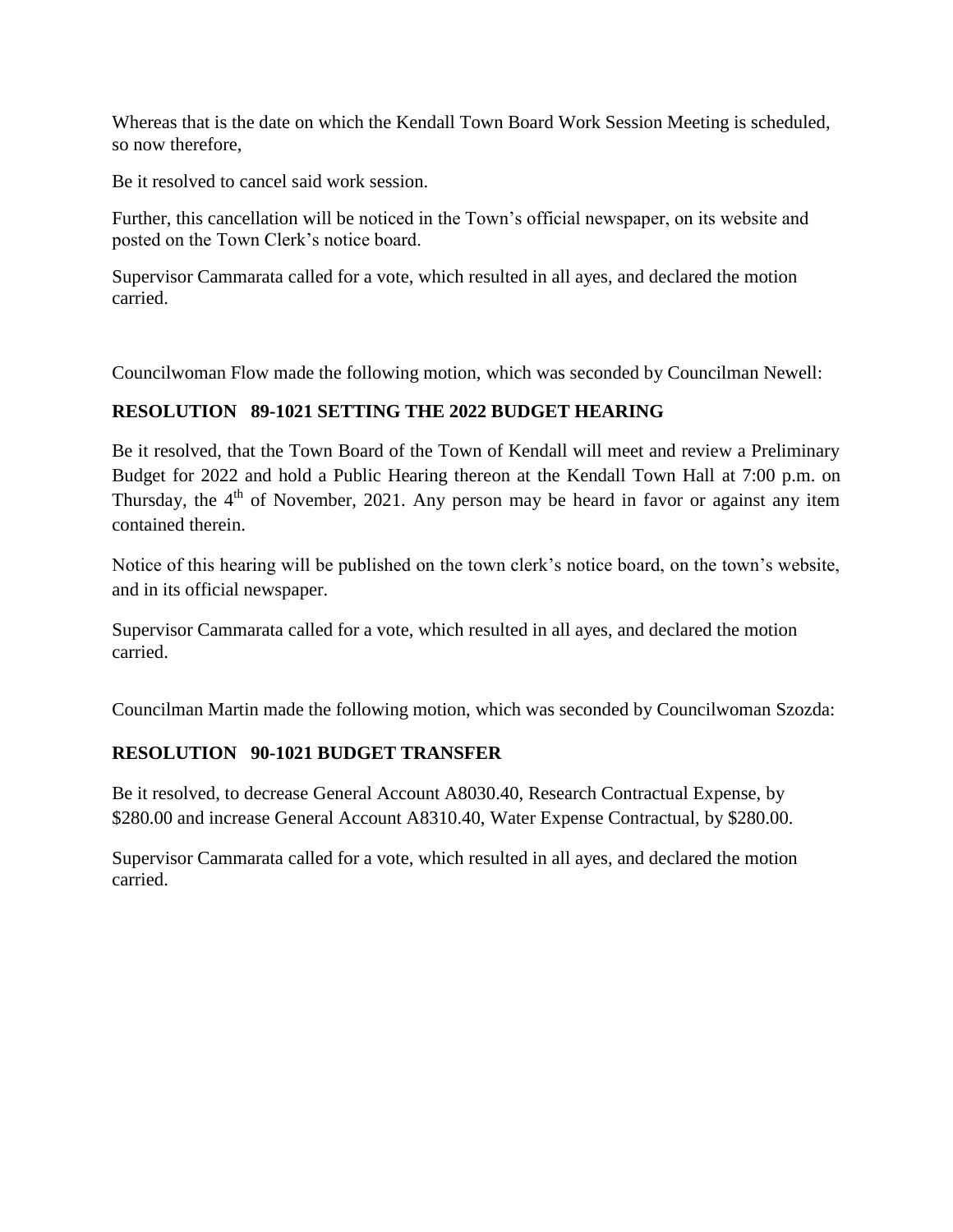Councilwoman Szozda made the following motion, which was seconded by Councilman Martin:

# **RESOLUTION 91-1021 BUDGET AMENDMENT**

Be it resolved, to increase Highway Revenue Account DA2302.00, Snow Removal Other Government, by \$49,509.00 and to increase Highway Expense Account DA542.40, Snow Removal Contractual, by \$49,509.00.

Supervisor Cammarata called for a vote, which resulted in all ayes, and declared the motion carried.

Councilwoman Newell made the following motion, which was seconded by Councilwoman Flow:

## **RESOLUTION 92-1021 BUDGET AMENDMENT**

Be it resolved, to increase Highway Revenue Account DA3502.00, DASNY REIMBURSEMENT, by \$200,000.00., and to increase Highway Expense Accounts DA5110.40, Maintenance of Streets, by \$150,000, and DA5112.20, Capital Improvements, by \$50,000.00.

Supervisor Cammarata called for a vote, which resulted in all ayes, and declared the motion carried.

Councilwoman Flow moved to approve the payment of claims, as presented. Councilman Martin seconded, and all were in favor.

## **PAYMENT OF CLAIMS**

| General Fund                     | Abstract 10 | \$8,456.28                | Vouchers 634-652,698       |  |
|----------------------------------|-------------|---------------------------|----------------------------|--|
| <b>Highway Fund</b>              |             | Abstract 10 \$ 149,639.61 | Vouchers 636, 651, 653-694 |  |
| <b>Light District One</b>        | Abstract 10 | \$343.72                  | Voucher 644                |  |
| <b>Light District Two</b>        | Abstract 10 | \$217.41                  | Voucher 644                |  |
| <b>Light District Three</b>      | Abstract 10 | \$101.67                  | Voucher 644                |  |
| Water District Six               | Abstract 10 | \$2,632.00                | Vouchers 652,695,696       |  |
| Water District Seven Abstract 10 |             | \$2,138.13                | Voucher 697                |  |
| <b>Water District Nine</b>       | Abstract 10 | \$1,155.95                | Voucher 695                |  |
| \$164,684.77                     |             |                           |                            |  |

## PENDING ISSUES

Morton Union Cemetery and cemetery mapping – nothing new to report Clean Energy Community – nothing new to report Sewer District being formed – discussed earlier Short-term rental properties – discussed below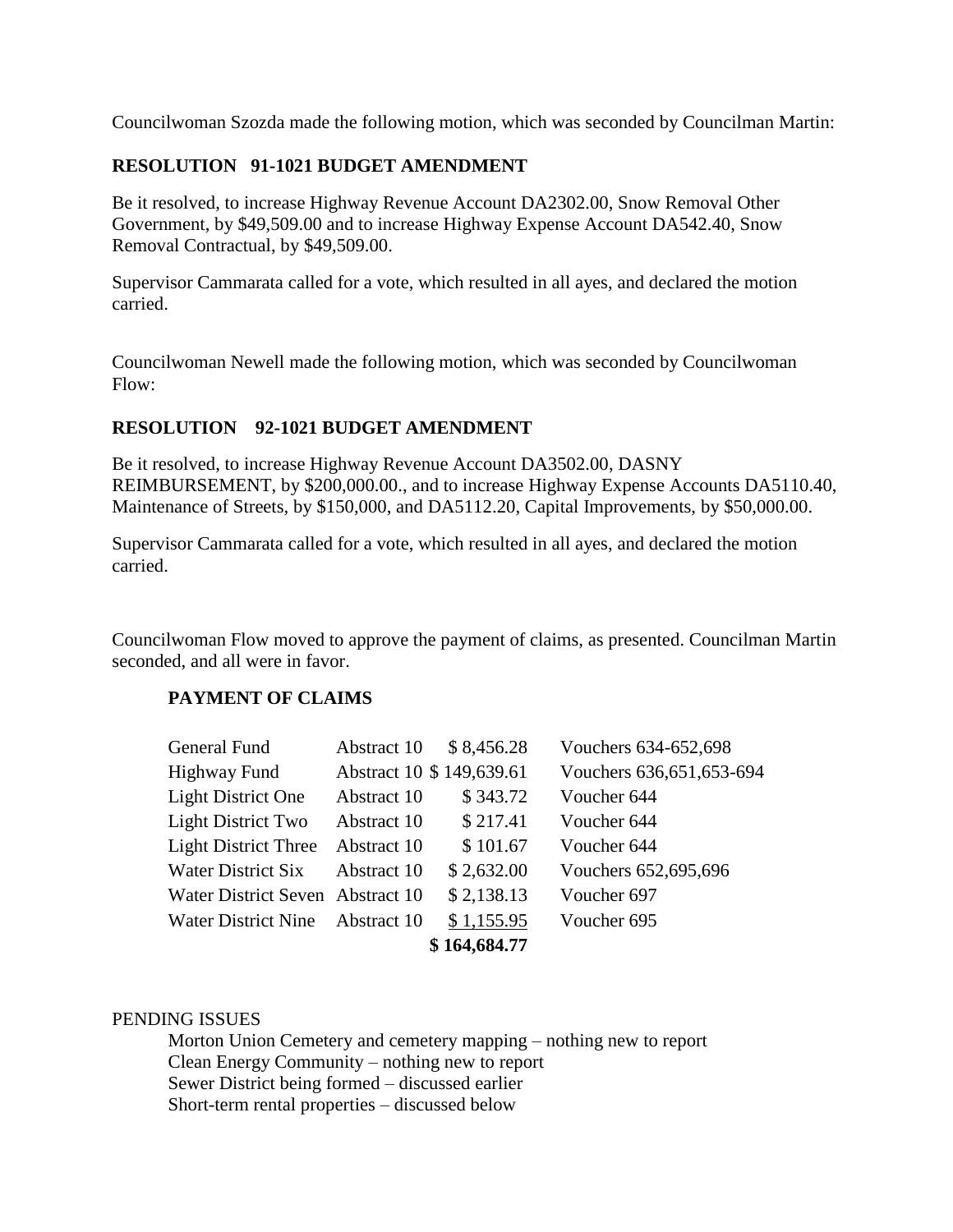Solar Projects – discussed earlier Energy Audit – National Grid – in progress American Rescue Plan – water expansion

### NEW BUSINESS

Councilman Newell passed out a Draft of the vision for CLEAR (Coastal Lakeshore Economy and Resiliency) in Niagara and Orleans counties. This group is looking how to build infrastructure to help deal with high water situations. Possible ideas are going toward more sloped and beached erosion control, or physically raising homes on stilts or instituting "sacrificial first floors", for instance. Planning and town boards will need to be forward thinking in their regulations, and discuss costs. There are occasional public hearings held by this assembly and ideas are welcomed.

Short term rentals – Councilman Newell passed out a new version of the proposed standards for STRs in Kendall. The strategy being focused upon is one of requiring registration and permitting of rentals throughout the town, and the instituting of penalties for infractions against stipulations of the permits and significantly affecting others' way of life. Any penalties would be levied against the property in the tax bill. The process will have to be very well defined in order to guard against the denial of due process, and litigation against the Town.

CEO Hennekey asked if the county would need to approve the new law, since it would be administering the levies and be responsible financially for unpaid penalties on tax bills.

Legal input is necessary to craft the process. It may be that the Town Board could fine owners without court involvement. More work is necessary before it is presented to the attorneys again. If this were to be done through a special use permit process, the steps are already in place. Any new legislation would need to take into account the ability to enforce any regulations.

Some considerations are limiting the time to rent to at least one week, and perhaps limit rentals to one a month, have limits on the number of guests and visitors, and limit the number of cars which can park.

Complaints would still be made to the Sheriff's department. That would trigger any process of penalizing the owner of the property by the Town Board.

Councilman Martin is in favor of specific rules regarding encroaching on others' property and disturbing the peace, but feels there may be too much here, and is not sure

Councilman Newell suggested that the rights of residents of the town should take priority over the rights of visitors to the town in the drafting of these additions and changes to the regulations. The regulations are necessary to give substance to enforcement procedures when there are problems and disruptions to neighbors.